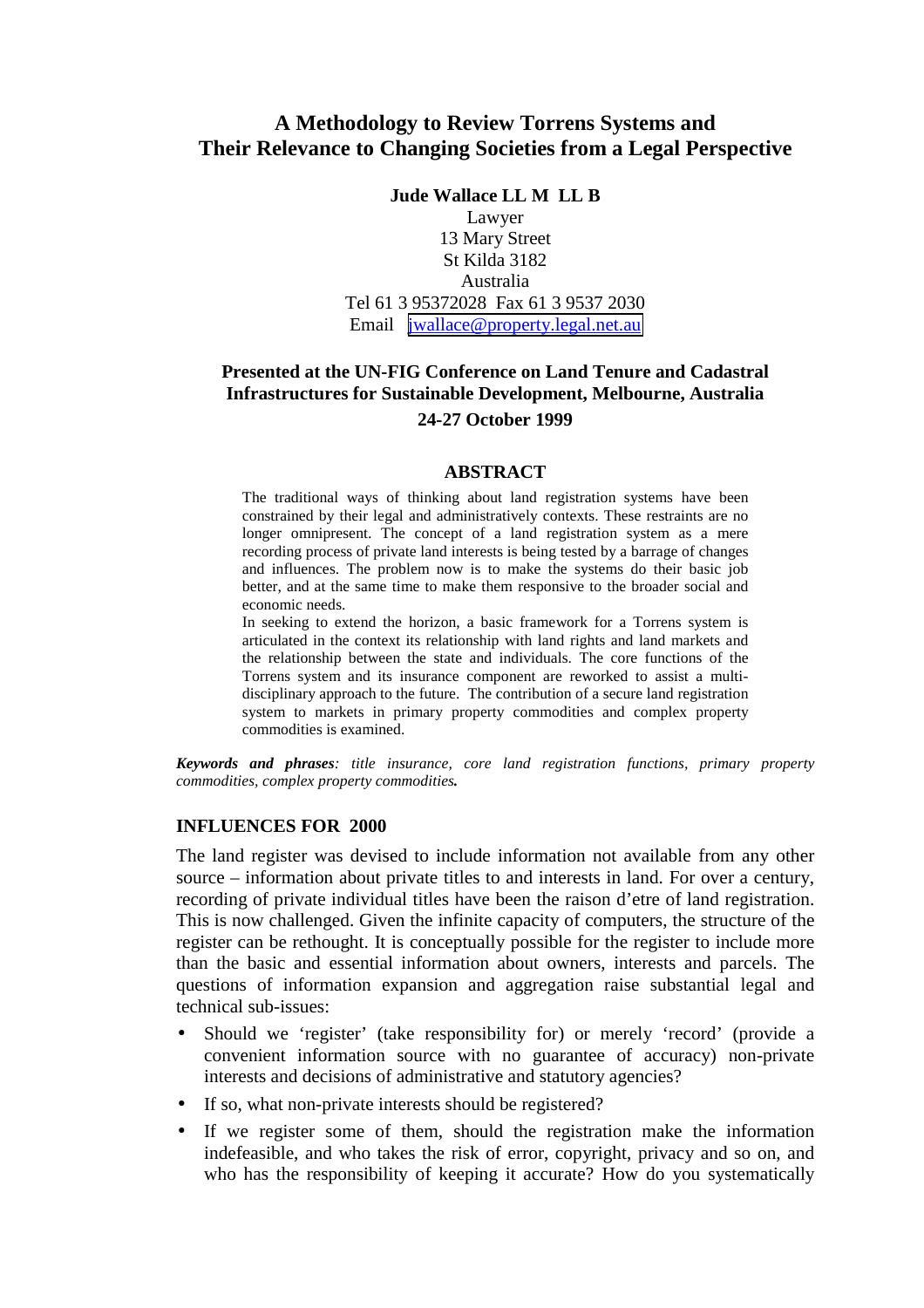record passive and bureaucratic information on a register which is normally transaction driven?

• How will registration of government or statutory restrictions affect the land market and ease of transactions? Are we making transactions more transparent and efficient, or are we facilitating permanent recording of mindless bureaucratic invasion of private opportunities in a system which contains no clear pathways to achieve coherence, interrelation of limitations between parcels, and, ultimately, removal of intrusive and obsolete interests?

Into this context of specific registration issues, the outside world has intruded even more challenging questions and considerations, particularly in last 20 years.

- Registration is always extremely expensive because it must be timely, accurate and complete. Its bureaucratic overheads are heavy. This has forced governments to examine its value for money and to demand more strategic outcomes than mere recording of land interests. Systems have become multi-purpose, particularly by supporting other government functions such as macro financial planning, taxation and land use planning.
- Computer technology offers huge labour cost reductions and vast improvements in information quality for high capital investment.
- The growth in the consumer movement has dropped the scales of mystique from many eyes. Influential demands for simplification of conveyancing, record management, and competitive service provision have been articulated.
- Controls on anti-competition practices, improved consciousness of how professional groups attract areas of activity to their closed doors and a parallel determination to extend the opportunities for competitors have lead to influential demands for simplification of registration procedures and conveyancing.
- The idea that land registration and its satellite functions of surveying, conveyancing and recording should be inevitably the realm of government has been seriously discussed, if not fundamentally challenged. According to some theories, a registration service could be entirely provided by private contractors. In practice, while many parts of the land registration activities such as surveying and conveyancing, and provision of computer services are private, the attraction of a government run and democratically accountable system of land recording as a core of the land market remains heavily weighted. For most analysts, land registration is too fundamentally important to the social and economic activities of a community and to the essential role of government to be privatised. More fundamental reasons for maintaining land registration as a government responsibility are explored later in this paper.
- Where land value and trading has stripped ahead of the capacity of the local land registration system, a vast increase in the level of land disputation has resulted. The improvement in land registration, of itself, is an essential component in removing these dispute sites.
- Competitive registration models for other high value property, particularly shares, ships, airplanes, and even cars, illustrate alternative working models starkly contrasting with the sometimes ponderous land registration systems. Paperless registration systems in the capital markets of shares and futures show the future for paperless land registration.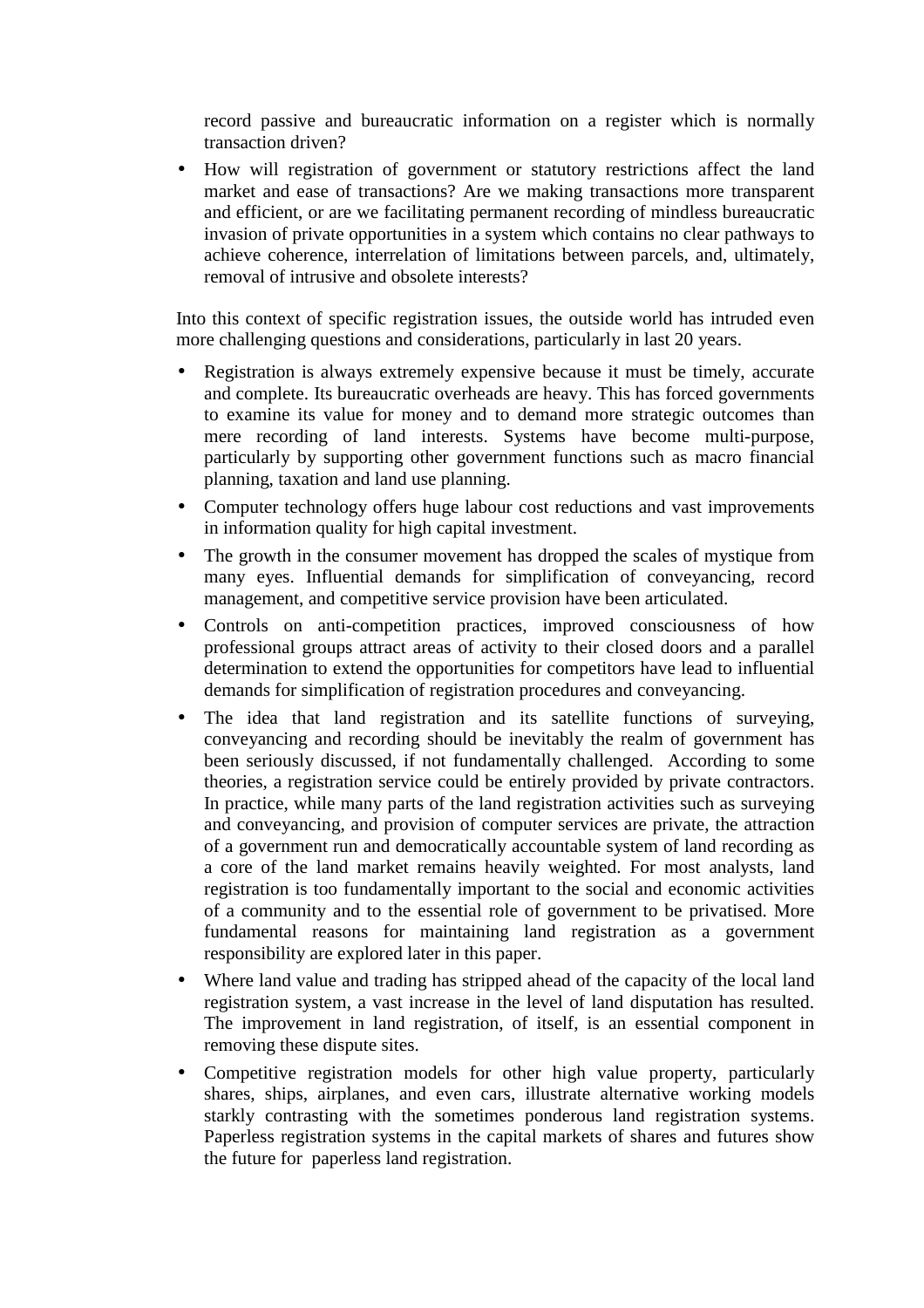- Registration systems have initiated reconceptualisation of property interests. The new Dutch Civil Code has introduced a concept of *registergoederen* (register property) which is defined as 'property that can only be transferred, or created, by way of registration on the public register kept for this purpose.<sup>1</sup> The conceptualisation effects the categorisation of property as movables and immoveables by introducing a new concept. While there is no move to integrate the respective registers, it is important for the overall categorisation of rights: all movables now belong to the category of register property, whereas only a few classes of movables belong to this category.
- Opportunities for electronic document exchange and third party data entry (for instance, banks taking the primary responsibility for keying in transfer and mortgage information) are being examined. These are a prelude to a functional system of electronic conveyancing and settlement of transactions.
- Land identification systems have matured and provide cheaper and more reliable results. The physical identification of land is expensive, but can be addressed in a number of ways – making possession and existing boundaries legally effective and choosing the most appropriate identification methods (from hand drawn maps and community recognition right through to a fully operational global positioning system with supporting network).
- Stunning developments in computer mapping technologies have focused attention on the information resource inherent in land information.<sup>2</sup> With data matching capacities and large scale databases, land information is capable of being used for a much wider variety of applications.<sup>3</sup> Land ownership and transaction record keeping is being influenced by demands for higher quality information.
- The integration of personal, corporate, land and tax information as a means of revealing tax liabilities and equalising tax burdens is now possible, despite the varying sources of base information.
- Fundamental changes in popular transactions: replacement of *caveat emptor* by *caveat vendor* principles, especially sales of houses and land among non business parties, and standardisation of consumer lending arrangements are pushed by the idea that the registration system could reveal all to all.
- Visions of integrated land administration systems in which land records perform a variety of tasks are now realistic, thanks to the uniform/unique parcel identifiers and computers.

In short, we are demanding that land registration systems be more responsive to the community's broader economic and social needs and less focused on servicing narrow legal or market needs.

 $^{1}$  Art 3.1.1.10

 $2^2$  Tracking of moving vehicles and assets is now possible, provided digital maps are available.

<sup>&</sup>lt;sup>3</sup> In mature systems, land information from integrated land registration and other databases is used in drawing electoral boundaries, health service provision, voting, provision of emergency services, historical recording, prediction of business and housing needs, and many other functions.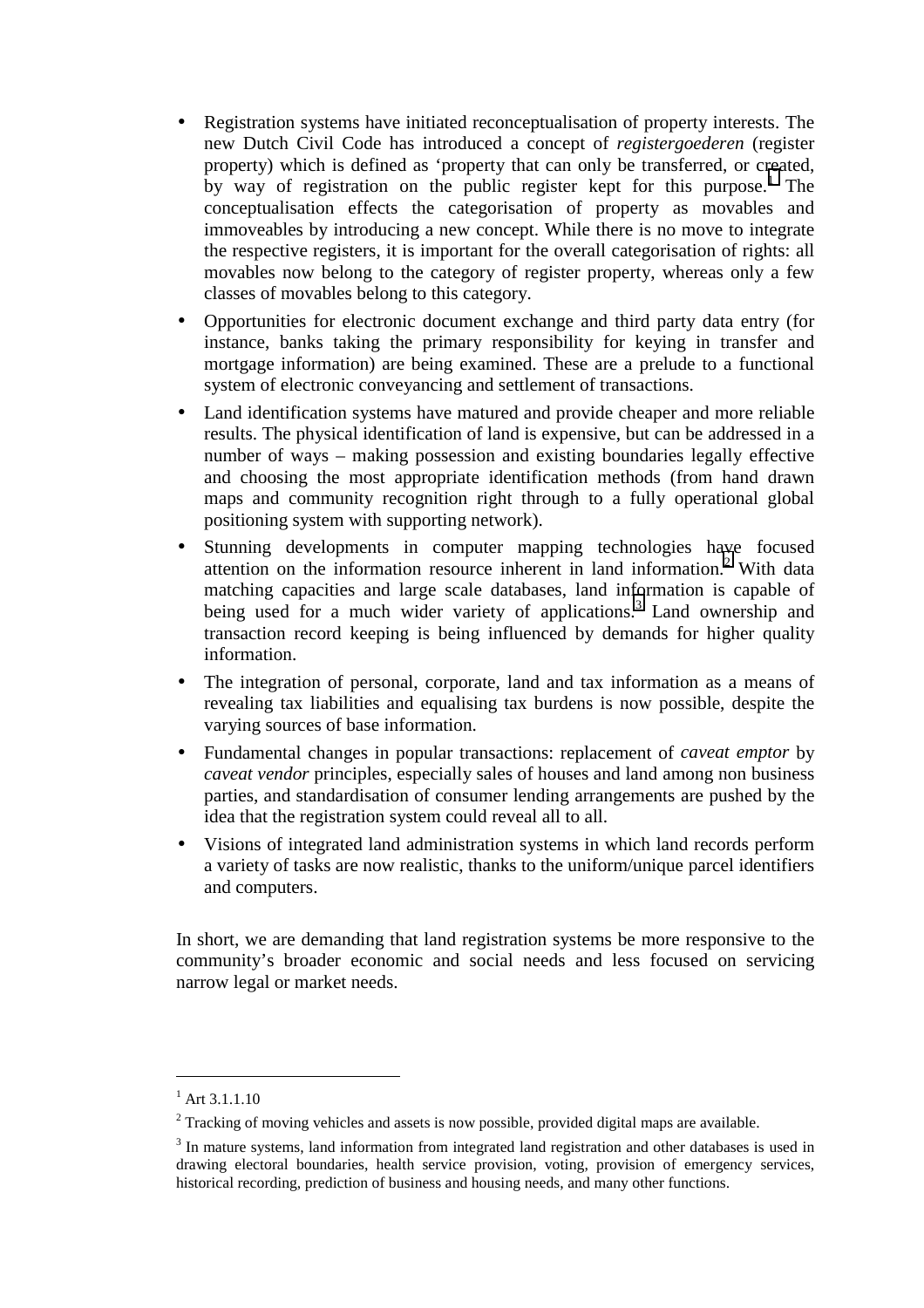## **FUNCTIONS OF REGISTRATION SCHEMES**

The **core functions** of land registration systems<sup>4</sup> are  $-$ 

- 1. **Identification of the land parcels**. This can be without survey and without locating the parcel in a map. The earliest recordings of land information depended on the reputation of ownership and local knowledge attributed to a parcel. More recently, maps or plans have accompanied text recording so that the parcel is identified by its boundaries. Even this can be by description of general boundaries, sans survey. With the growth of surveying as a science and of computers, sophisticated means of identifying the land have included placing it accurately on the surface of the earth – geo-referencing the parcel. All modern systems rely on geo-references in their registration systems. Third World countries do not, because of cost and lack of skills.
- 2. **Identification of the owner**. While many systems adopt the identify shown on transfer papers at face value, even highly democratic systems which place a high value on privacy are becoming concerned to guarantee the name on the title accords with the individual claiming ownership. Whether the registration process includes production (with or without recording) of personal details such as social security or other identification numbers, photographic or other unique identification, there is now a real tension between demands for privacy and the quest for making an accurate and fraud proof register.<sup>5</sup> Certainly, with registration of legal persons such as corporations, formal identification requirements are axiomatic.<sup>6</sup>
- 3. **Verification of the interest**. In title registration, an investigation or an evidentiary formality prior to initial land registration ensures the existence of the title claimed to the satisfaction of an official according to generally accepted legal and business norms.
- 4. **Identification of the interest** obtained, the time and mode of its acquisition (important for resolving competing claims).
- 5. **Increase of the proprietary protection** available to the interest. The act of registration generally improves the opportunity to assert interests against third parties, not just by proving it exists, but by increasing the measure or influence of the protection. At peak, in the positive registration systems such as Torrens systems, registration creates the interest and turns it into a property right protected against any other claim (with minor exceptions usually in favour of the State's right to collect taxes).
- 6. **Transaction facilitation** by verification of the title (not the identity) of the person conveying land. In a deeds system, this involves a laborious investigation of the deed chain. In Torrens systems, it is a search of a simple title. This is the most attractive feature of a Torrens system – it virtually eliminates most of the transaction costs associated with sale, development and securitisation of land. All

<sup>4</sup> Dale and McLaughlin (1988) **Land Information Management**, Clarendon Press, Oxford offer 12 functions in their seminal text on registration systems: p 26

<sup>&</sup>lt;sup>5</sup> Use of ID numbers in Indonesia raises a fundamental problem of racial discrimination because the numbers code in racial and religious characteristics.

<sup>&</sup>lt;sup>6</sup> Corporations are conceptual creations of the legal system. They have no physical existence. They cannot be photographed. Hence the numbers and registration systems.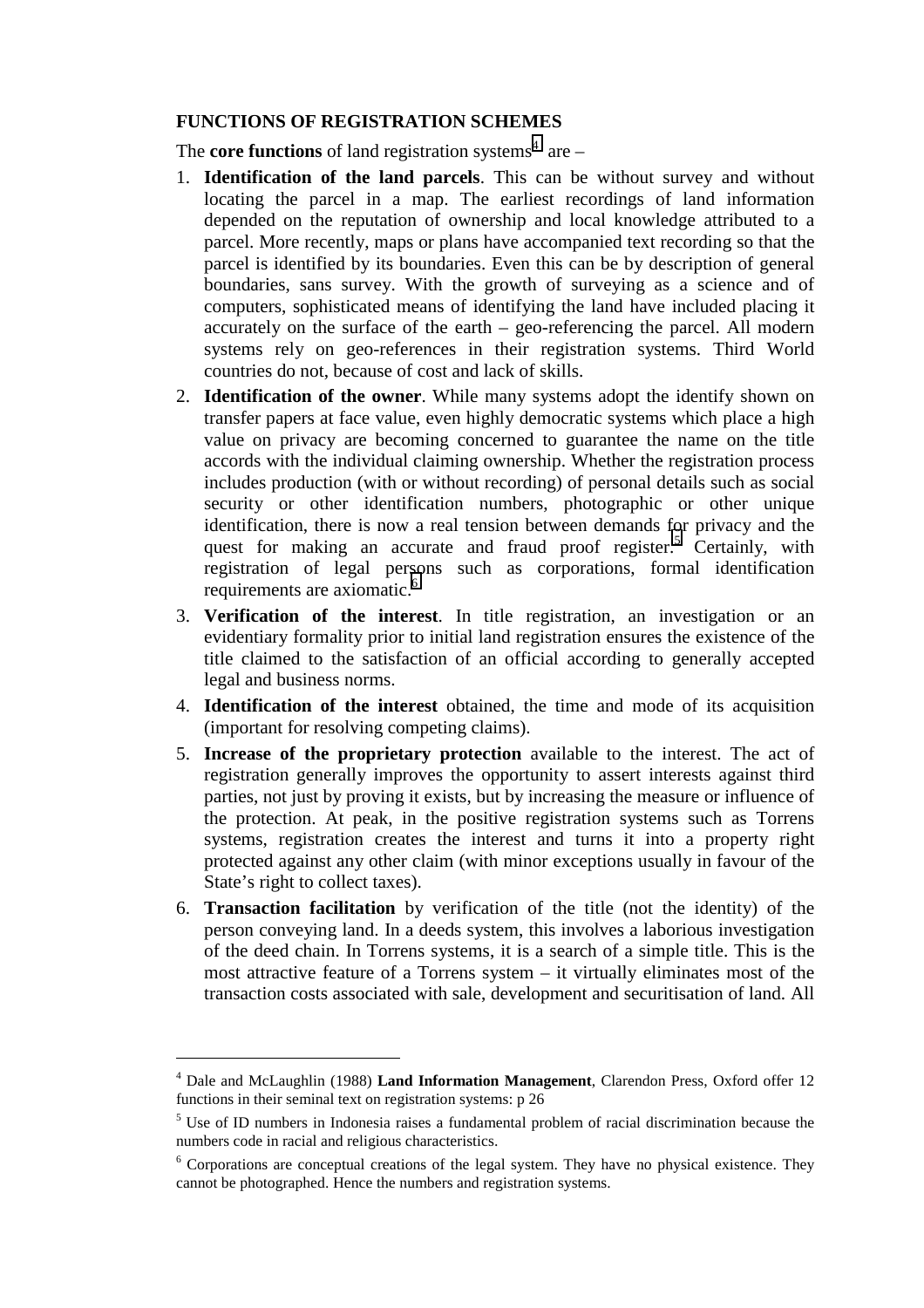systems require the transacting party to verify the person with whom they are dealing is the person on the register.

7. **Proof of registration**. Many systems provide the owner with a record of the entry, though this is not essential. Indeed some systems are moving away from the paper recordation prior to introducing fully digitised administration. The proof can be a notation on the instrument or deed indicating its registration identification numbers, a certificate issued by the registration authority (as in Indonesia), a receipt for payment of registration fees, or (in digitised systems) a print out of the computer record supported by electronic signatures. Whether the proof of registration is required to be returned to authorise subsequent dealings depends on the local system. Torrens systems permit a range of solutions to the authority to deal issue: from returning the "issued" duplicate title with the proposed dealing to authenticating the identity of the person making the registrable instrument.<sup>7</sup>

## **TORRENS SYSTEMS**

 $\overline{a}$ 

The Torrens system is a unique form of land registration. From the modern perspective, there are three distinguishing features of the Torrens system.<sup>8</sup>

## **1 Register Creates Title**

The Torrens system makes registration the source of the legal title, as opposed to the transaction leading to registration. In these systems, the register is not only the final or highest proof of title, a title cannot exist in the full legal sense without it.

## **2 Simple Transaction Procedure**

Torrens systems have acknowledged capacity bleed out transaction formalities. In their early appearance in Australia, they replaced the ritualised "signed sealed and delivered" deed of conveyance, lease or mortgage, (complete with its habendum, recitals, particulars, execution clauses, all of which were crafted specific to transaction<sup>9</sup>) with a simple, signed and witnessed document which contained pro forma details allowing transaction particulars of parties name, land reference and date to be inserted – by people who were not legally trained.

The advent of computers offers opportunity for reassessment of the formalities, including the final elimination of paper as a mechanical recording procedure.

## **3 Reversal of the Effect of Forgery - Insurance**

The third feature is the systems' reversal of the law of forgery.<sup>10</sup> Under the normal rules, which are eminently sensible, a forgery cannot pass a title. Only the owner's

 $<sup>7</sup>$  These options will be readdressed with the move to electronic or computerised conveyancing.</sup>

<sup>&</sup>lt;sup>8</sup> Contrast Theo Ruoff's famous analysis of the three Torrens principles: mirror, curtain and insurance. The title is the mirror of interests in the land, the system draws a curtain over interests which do not appear on the register (with some exceptions) so that the register is entirely reliable, and the insurance or guarantee backup ensured that the reversal of forgery principles caused no loss to innocent parties. **An Englishman Looks at the Torrens System**.

<sup>9</sup> The novels of Dickens, particularly **Bleak House**, contain the best accounts in English literature of the excesses associated with this system.

 $10$  The land registration system in England does not confer indefeasibility (protection) on a person who registers a forgery. Arguably, the Victorian Torrens system does not, either – its statutory provisions suggest indefeasibility is deferred to the next dealing in good faith. However the High Court in Gibbs v Messer has strongly endorsed immediate indefeasibility.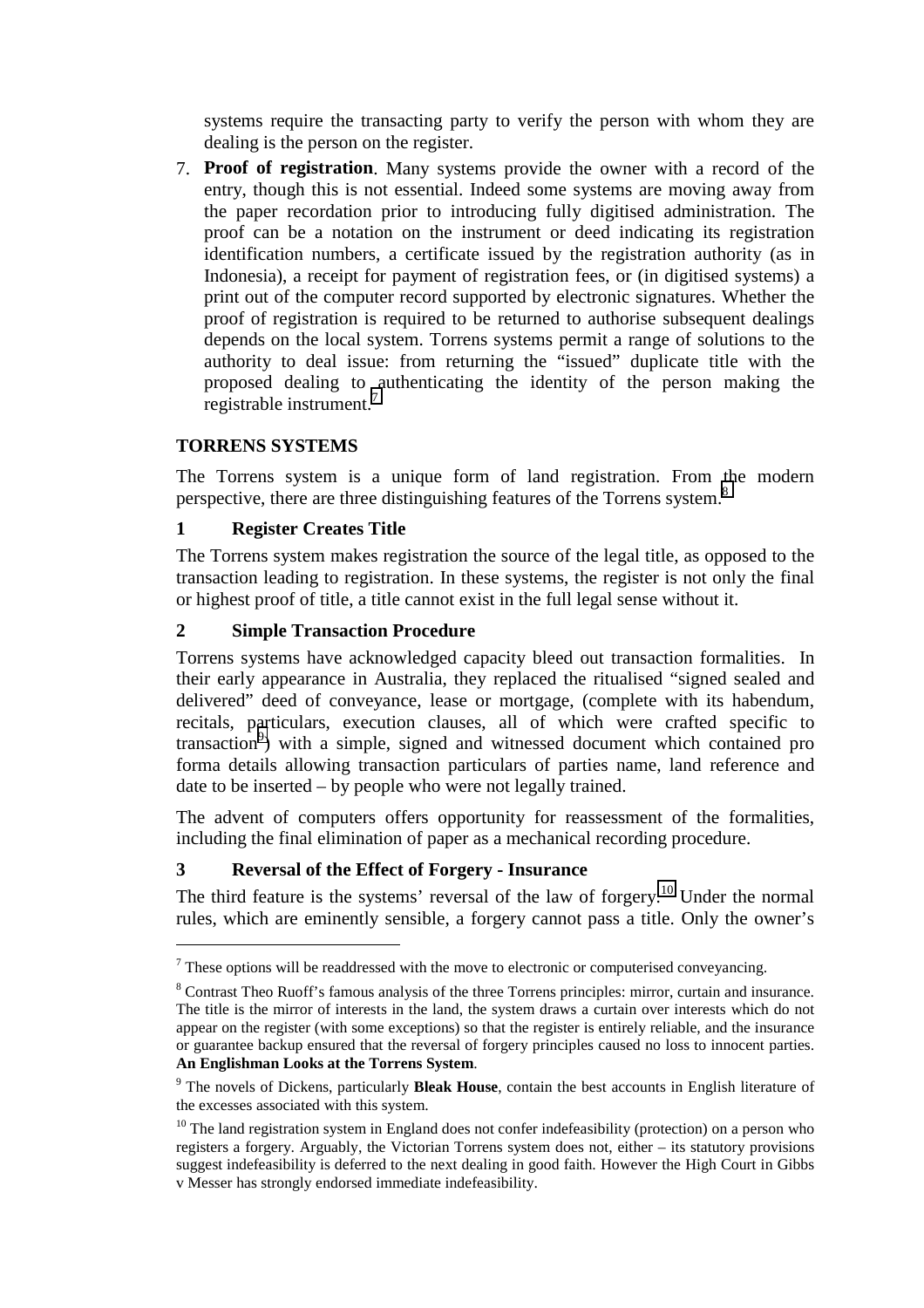signature or action can pass the title, whether it is an instrument related to land, a cheque, a car sale or a transfer of a company share. This law developed alongside the laws which permitted writing as a means of conveyance or transfer of property. While Torrens systems still require someone acquiring an interest to do their best to verify that the person they are dealing with is the same as the person on the register, forgeries do happen.11 The Torrens system allows a registered forgery to pass ownership in the land to the acquirer.<sup>12</sup> The insurance/assurance fund is therefore an inevitable and indispensable part of the Torrens edifice – without it the system could not achieve public support for this would be tantamount to asking the public to endorse a land registration system which enabled forgers to transact owners' land and cause the owners' lasting loss. The public reputation of the Torrens system depends on its risk containment – the person who relies on the forgery in good faith gains the land, and the person who loses the land is paid its value.<sup>13</sup>

Torrens systems insurance also indemnifies people who suffer loss through administrative failures.

## **TITLE INSURANCE**

 $\overline{a}$ 

Title insurance, whether the private system used in the US, or the system built into land registration systems, only works well if the following preconditions are satisfied–

- Registration is generally accurate and mistakes are rare
- Fraud and forgery are adequately policed by the criminal justice system
- Priority rules in land disputes are clear and consistently applied by the courts (thus minimising the creation of competing interests) and neglected claims are closed off by an effective system of possessory title and limitation of actions
- Conveyancing systems reliably verify that the person purporting to convey is identical to the owner
- Initial registration eliminates unregistered claims by arbitrary cut-off measures, title examination prior to registration or a combination of these
- Related systems of insurance, especially professional indemnity insurance for negligence and guarantee funds for criminal fraud, reduce the risk overhead on title insurance by being first port of call for victims.<sup>14</sup>

 $11$  The ease of forgeries in systems which rely on possession of a paper title or certificate as authority to deal is made more obvious by the advent of computisation. Canadian systems which require extensive formalities (such as affidavits of identification) for execution of registrable instruments and which restrict reliance on paper titles are much more successful in repressing forgeries.

<sup>&</sup>lt;sup>12</sup> Some systems repair the forgery immediately on registration by a good faith taker. Others require a second transaction by a person relying on the registration before indefeasibility is granted. The different standards are known as immediate indefeasibility and deferred indefeasibility. In policy terms neither is perfect.

<sup>&</sup>lt;sup>13</sup> Obviously, a rigid system which destines the land to the person with slightest connection by time or use and money to the owner whose farm or other property might have uncompensable sentimental or emotional value, has its limitations. See the work of the Victorian Law Reform Commission, especially Report No 12, the **Torrens Register Book**, 1987, *Fraud and forgery*, p1112, which argues for a discretionary determination of the various entitlements to account for the person most easily compensated by payment of money.

<sup>&</sup>lt;sup>14</sup> The title insurance of NSW is being made first call, with rights of subrogation in the scheme against other insurers who might cover the same risk.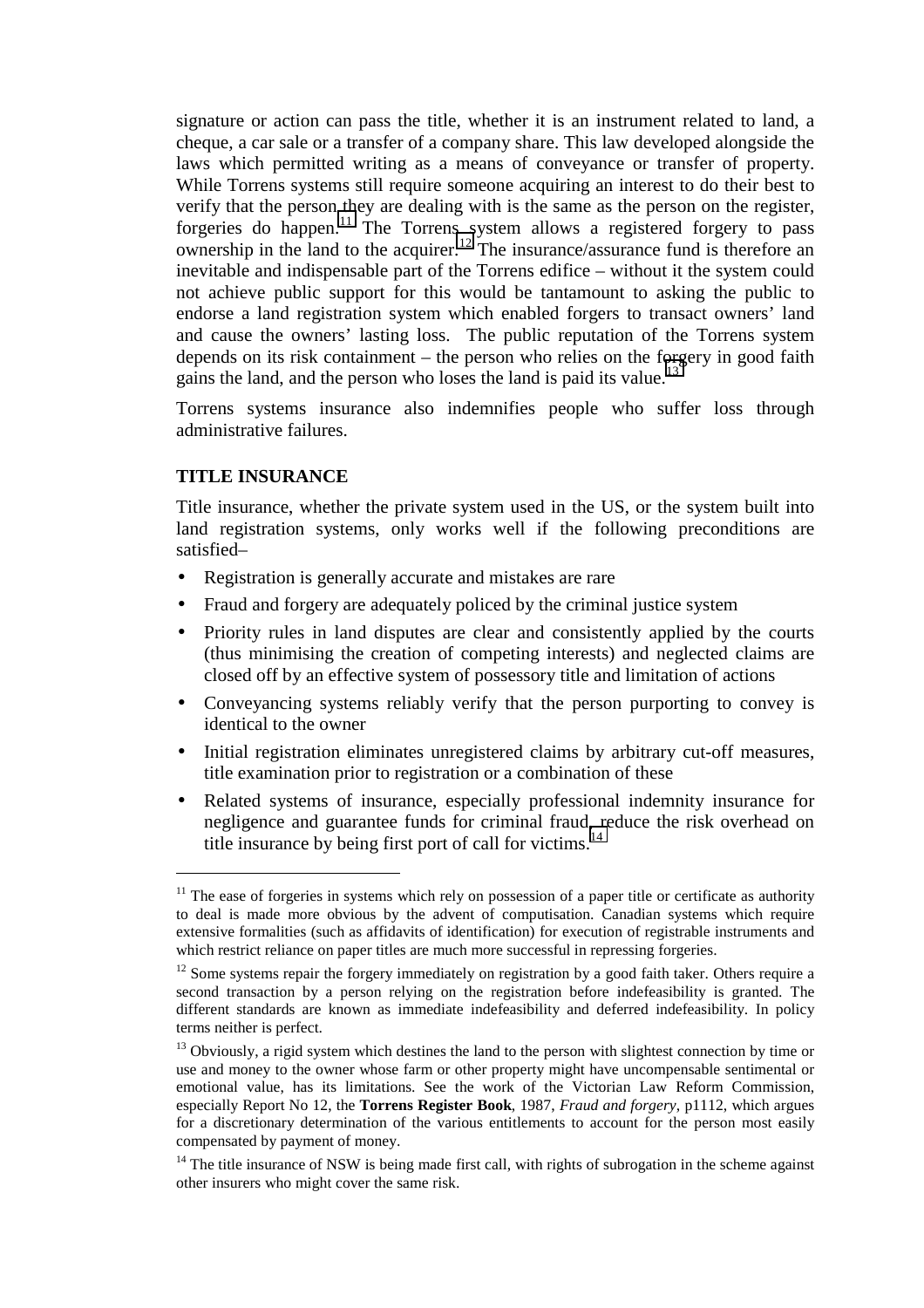If these preconditions exist, the losses are precisely and narrowly defined and directly related to the operation of the scheme and the insurance system can function successfully.

In the Torrens systems, the insurance component is not market driven. The premiums are not related to risk. Historically, many of the schemes collected large amounts of unallocated premium income. In the US, schemes failed because claims could not be met by the fund. If we stand back and examine the relationship between the insurance principle and the operation of the system, we see that it is not really insurance at all, but a loss distribution system that is an inevitable consequence of two things: the reversal of the forgery rule and the administration expressly agreeing to compensate victims of its own errors. This latter process provides an administrative identification of failures, errors, mistakes and other difficulties in the registration system. If the administrators of the system directly control the insurance claims and payouts, a predictable consequence is the development of highly orchestrated risk elimination (rather than management) systems. The administrations tend to over administer, demand legislative power for every process, and build bureaucratic procedures and consequently staff numbers. This form of rent-seeking is controllable by sound management procedures.

## **REGISTRATION AND MARKETS**

 $\overline{a}$ 

At bottom, registration is simply identification of interests in land and could stand aloof from a market system, provided the government was able to bear the cost of establishing and running it. Even without a market, the need to order opportunities for allocation of and exclusion from particular land parcels is an appropriate reason to notify or register interests in land. However, **a market introduces much more complexity**. Under capitalism, "a property right has a major allocative function of not just allocating the land, but allocating the internalisation of beneficial and harmful effects of owning land. … Property rights are best understood by their association with the emergence of new and different beneficial and harmful effects. … [T]he emergence of new property rights takes place in response to the desires of the interacting persons for adjustment to new benefit-cost possibilities. … Property rights arise when it becomes economic for those affected by externalities to internalise benefits and costs."15 The significance of these opportunities in industrialised capitalist systems demands systematic allocations and clear rules about enforceability of interests to support market activity. Also essential is a clear and precise statement of the role of the state in relation to the land.

People need social recognition of interests in land for two reasons – to identify and enhance its value and to protect against loss. Recognition of interests develops into land rights, beginning with the right to possession.<sup>16</sup> The more energetic and successful economies promote a symbiotic relationship between the state as a protector and identifier of land rights, public knowledge about ownership, and tradeability (commodification) of land and interests in land. The Torrens systems (with their local variations) remain the most successful symbiosis. Torrens systems provide the most effective, simplest, most reliable and cheapest parcel/interest/owner

<sup>15</sup> Harold Demsetz, *Toward a Theory of Property Rights* , 1967, **American Economic Review** 347

<sup>16</sup> Francis Philbrick, *Changing Conceptions of Property in Law*, 1938, 86 **University of Pennsylvania Law Review** 691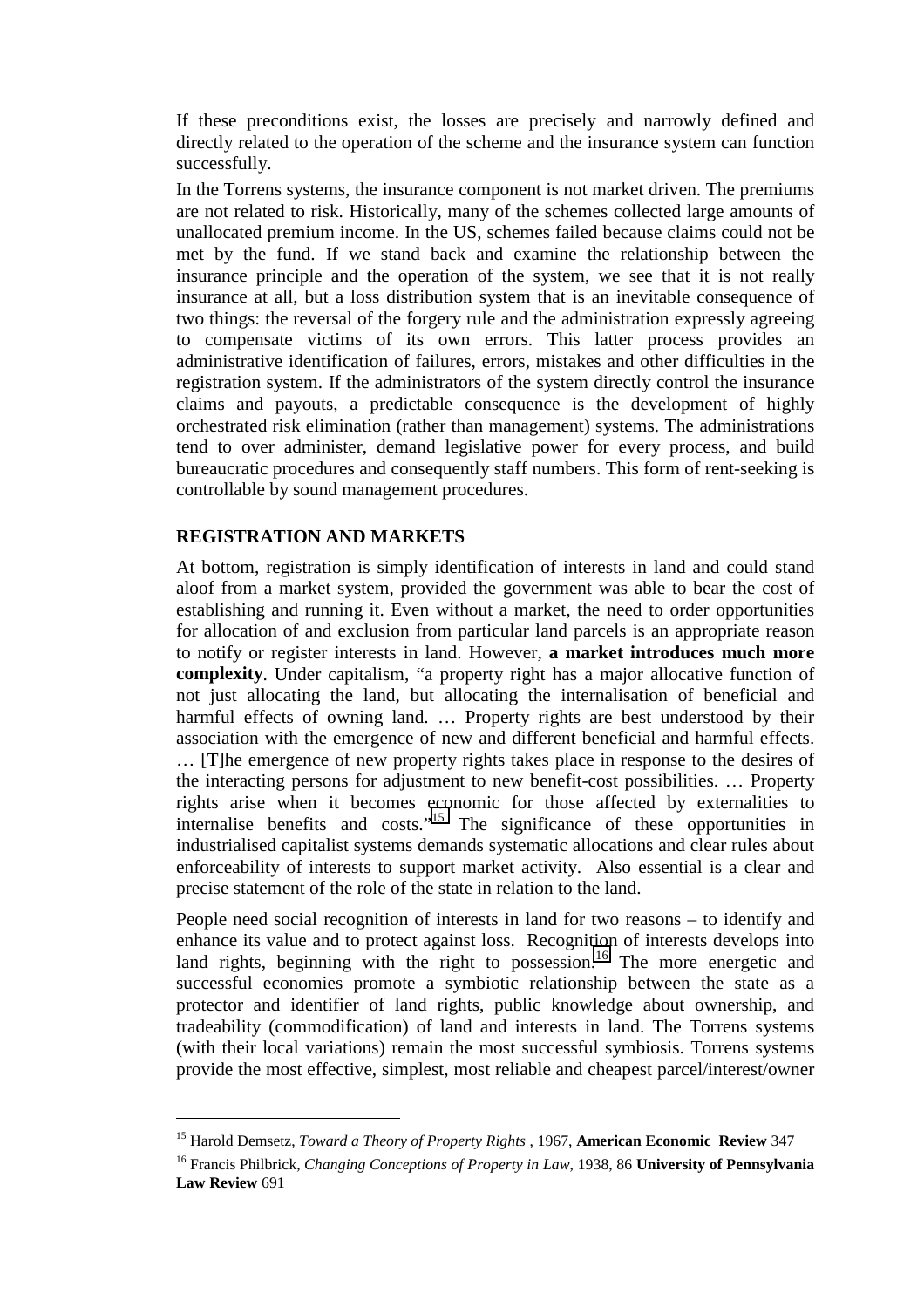identification, leaving aside the surveying costs which apply no matter what system is used  $^{17}$ 

Giving land a value (monetisation<sup>18</sup>) may occur even without a trading system of a land market. Ascribing a value is an essential mechanism for making rational decisions about liabilities, risks and state intervention in land uses.<sup>19</sup> In developed economies, land is both monetarised or commodified.<sup>20</sup> Hence in all economic systems which deliberately allocate land use, some form of land administration system is essential. The most effective systems will record both ownership and use, but will not necessarily control either.

#### **Land Rights First?**

 $\overline{a}$ 

Communist systems demonstrate that there is no necessary relationship between a system which records entitlement to land and the recognition by the legal order of individually owned land rights. In communist countries which do not recognise a market in land, the recording of entitlements to land nevertheless performs a useful function of identifying the persons who have appropriate possession. Thus a society can recognise entitlements without granting or land rights or treating them as marketable commodities.

Most countries use registration to achieve more than this prosaic and preliminary function. In the rush to export land registration systems, many of us forget that they developed in industrialised countries which enjoy the luxury of highly and precisely defined **land rights**. It is these, not registration, which sustain the land market. The relationships between land registration systems, land rights and land markets are unexamined. When one seeks to import registration to the Third World, the question of what is one registering is profound. Criticisms which identify a deleterious impact of land registration on local land holding patterns in underdeveloped countries are probably more appropriately aimed at the deeper issue: the nature and sustainability of the land rights created by the system. Land registration cannot cure defects in land rights or make them into marketable commodities.

The Indonesian experience is an illustration. There, land rights are locally defined and unique, restricted to individual ownership, and use and time delimited for commercial, industrial and retail uses. Like some other Asian nations, restrictions on foreign ownership are heavy and counterproductive.<sup>21</sup> Conceptually, much of the

 $17$  For analytical purposes, it is unnecessary to distinguish between a land registration system (such as England uses) and Torrens systems. A land registration system sources or creates land titles through the registration process. Other registration systems are recordings of rights created by transactions or by formal deeds or notarised instruments – while they may perfect a right, they are not its source. The distinction is fundamental. See the discussion of the role of the state in land titling below.

 $18$  The process of assigning a value to land or to interests in land, usually but not necessarily in order to facilitate trade and exchange.

<sup>&</sup>lt;sup>19</sup> A classic analysis of legal relationships and development of comprehensive and rational policies about entitlements, liabilities and inalienabilities is by Guido Calabresi and A Douglas Melamed, *Property Rules, Liability rules and Inalienability, One View of the Cathedral*, 1972, 85 **Harvard Law Review** 1089. The questions addressed by these tort and property rules subsist in all kinds of economies, whether or not a market in land is permitted.

<sup>20</sup> EB Pashukanis, **Law and Marxism – A General Theory**, Inks London, 1978

 $21$  The Land Administration Project, funded by the World Bank, has a policy component which has undertaken work on the issue of land rights, among other major issues of transmigration, forestry, and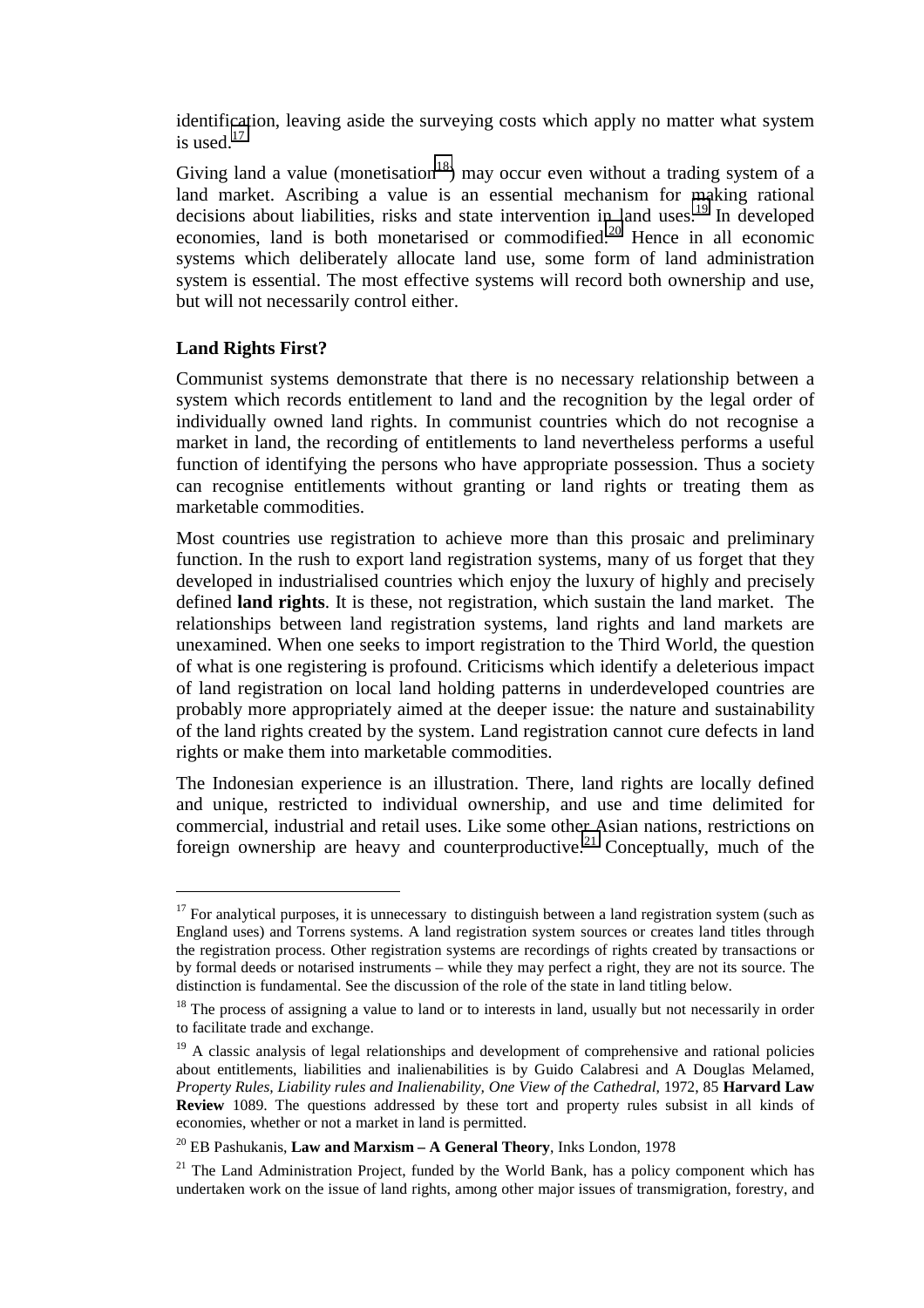opportunity for a land market is eliminated by the titles and the tenures. Even if the registration system was changed from negative to positive,<sup>22</sup> it would not redress the quality of the titles.

## **CRITERIA FOR SYSTEM**

Despite its simplicity, the Torrens system is a mature form of land registration. A Torrens system can only operate effectively in an environment which provides –

- Stable government administration
- An effective legal system, and
- Sustainable land rights.

The most essential element of any methodology to review Torrens systems is the identification of the assumptions and principles used to support it. It is axiomatic that the land administration system in countries whose economies allow land and interests in land to be tradeable must include a registration system, at least in the minimum sense of a publicly accessible and reliable owner/interest/parcel information system.<sup>23</sup> In these market oriented countries, the consequences of computer technology and divestment of government responsibilities to the private sector are the challenging policy issues. Meanwhile, in Third World countries or countries undergoing transition following the post-communism adoption of capitalism, different policy choices are pressing. In these, fundamental systemic questions include whether to allow a land market, how large and unregulated the market should be, then how the state can and should manage it.

These questions are asked by people in a range of contexts: aid agencies pursuing the strategy of land registration, government bodies charged with (or having assumed) the task of developing regulatory policy, politicians concerned with political survival, agrarian and land reformers, academics, economists, critics and analysts seeking to understand dynamics of intervention and regulation, and, most importantly, people concerned to tackle the questions of environmental protection.

The divergent contexts of these policy choices has contributed to confusion in much of the literature. To avoid some, but probably not all, confusion, and to develop a wider legal perspective, the basic components of a conceptual framework for a review methodology are identified below.

## **BASIC REVIEW FRAMEWORK**

 $\overline{a}$ 

• Legal rights can only exist between people. "Land rights" is a phrase which many use to describe an owner's relationship with the land. But this is convenient shorthand and very misleading if presented as legal analysis. The **legal rights**

facilitation of transactions. A report on Land Rights is part of this policy component and will be available in 1999.

Rachael Haverfield, *Land Reform in Indonesia*, **Indonesia Law and Society**, ed Tomothy Lindsey, 1999, Sydney, The Federation Press, 42 provides an analysis of the influence of *Adat* law (customary law) on the substantive effect of land right.

 $22$  The Basic Agrarian Law of 1960 and the land registration system built into it establish a negative registration system which provides "evidence" of title, not protection of title.

 $23$  With this broad definition, even the systems of deeds conveyancing and private title insurance used in the US, qualifies. While these systems support market activity, they involve higher transaction costs and complexities than do land registration systems.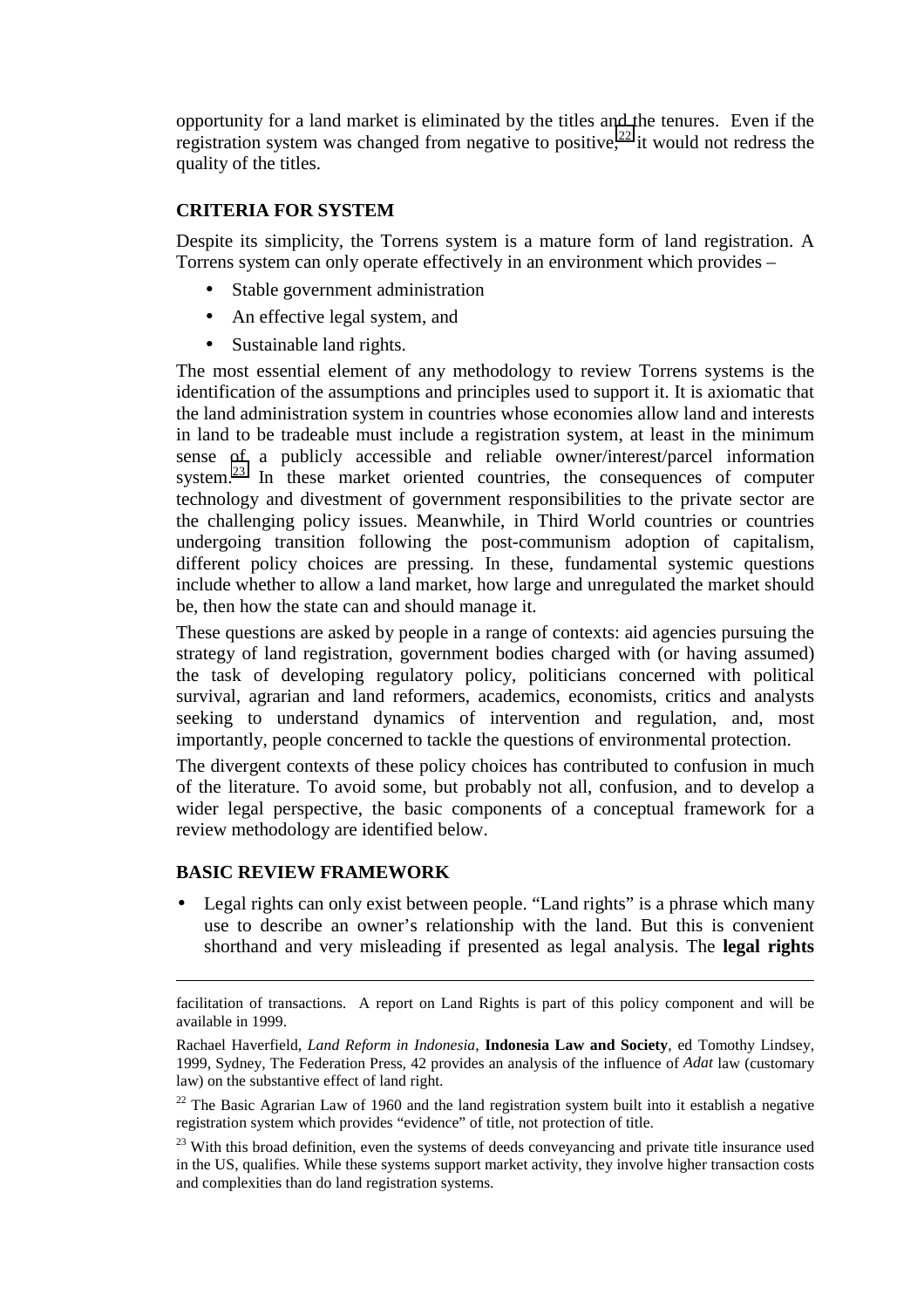which give this common language meaning are not between the owner and the land, but between the owner and others in relation to the land.<sup>24</sup>

- The objects and subjects of legal rights are therefore people (or juristic, legally competent entities). The legal relationship between them is conceptual, intangible, and inherently flexible, capable of being constructed in specific detail in actual situations. The inherent flexibility of this legal relationship is obvious to anybody who examines the different ways societies order land related entitlements.
- Jurisprudential analysis which accepts that legal relationships subsist only between people, not people and things, is liberating – it sets the scope for giving content to legal norms at the extent of our imagination, a far greater range than that allowed if our perceptions are limited to the physical relationships that men can have with things. Legal relationships, legal concepts and legal actions can become much more conceptual, ethereal, abstract and valuable.
- To make the idea simple, conceptualise land as a **primary property commodity** that is tradeable in terms of the immediate right to use the land for whatever purpose the owner (in the context of the socio-political order) wants. A local economy that permits trading in land needs to manage its land market. Land is commodified (made into a commodity) and monetarised (given an exchange value). A land registration system is an important assistance to these processes. The stability of the land system influences the stability of the economic order, perhaps best demonstrated by the sustained ascendant economic position of the Hansaetic city states in middle Europe.
- Depending on the socio-political order and on the economic creativity of the system, the legal order will begin to identify interests which are remarkably remote from the land but which are immensely valuable. When the legal system identifies abstract interests in the land and allows these to be traded in their own right, it has invented which might be called **complex property commodities**. The significance of this development in property law is simply astounding: property rights of almost any content can be created in relation to anything of value. The rights create entitlements and interests which are enforceable amongst people. The entitlements and interests can then become tradeable commodities.

In the case of land, there is much more trading opportunity available if the system allows trading in interests, not just trading in land. The growth of personal trusts, property investment trusts, high rise development rights, secondary mortgage markets, futures exchanges and so on depend on the ability of the legal system to recognise entirely conceptual arrangements as capable of legal definition and economic value. A recent example is the commodification of mortgage rights into tradeable bonds in a secondary mortgage market. Another is the sharing of income and risk involved in vast and diverse property investments through listed property trusts. Economic acceleration is achieved by stepping beyond the inhibitions affecting land (a non-liquid asset involving high transaction

<sup>24</sup> Felix Cohen, (1954) *Dialogue on Private Property*, 9 **Rutgers Law Review** 357. "Private property is a relationship among human beings such that the so called owner can exclude others from certain activities or permit others to engage in those activities and in either case secure the assistance of the law in carrying out his decision." 373. This is a fundamental assumption – laws can only regulate human behaviour. Laws of nature describe the natural world. Laws of man are norms or ought statements – compliance and enforcement are matters of human judgment.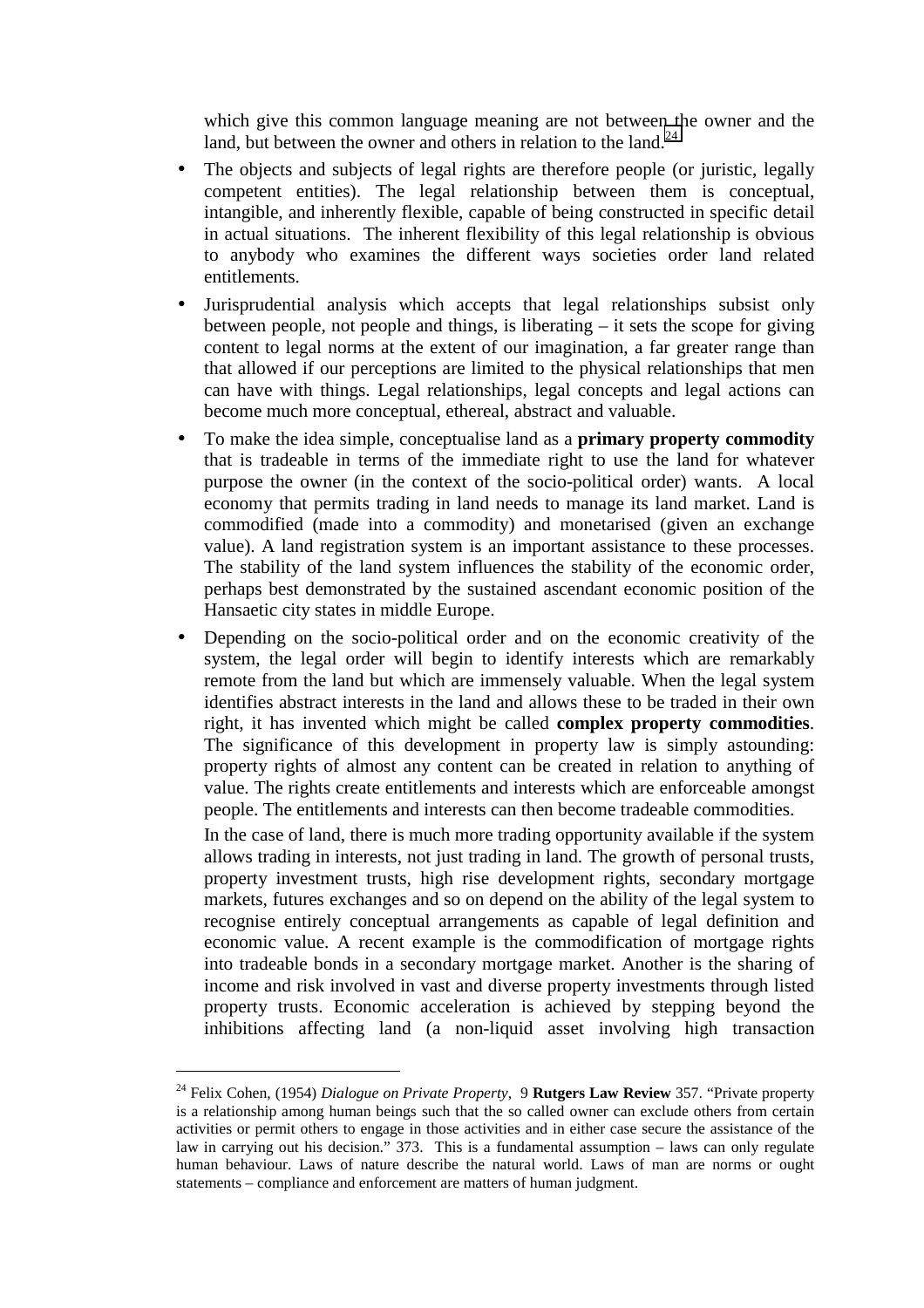complexity and cost) and trading in interests – particularly in shares or units in listed companies or trusts.

At this point of economic development, the land registration system is a vital component in the stability and continuing confidence in the market processes. Without a reliable system of land parcel/owner/interest identification as the foundation, the hierarchical market system would collapse. However, while it is a necessary condition on the functioning of a complex market, land registration is not sufficient.

- One of the key components in the transition from a simple primary commodity market to complex market in abstract commodities is the separation of risk from entrepreneurial activity. Capitalism achieves this separation by the corporation, historically the joint stock company, which allows the entrepreneur to use capital and/or debt to fund activities, shifting the business risk to investors and creditors and spreading it so that larger business risks invoke smaller and knowable personal consequences.
- When the development of complex property commodities is combined with the flexibility of corporations, the flowering of entrepreneurial capitalism occurs, demanding regulation by the state (the level of which is the debating point between economic rationalists who demand a 'free' market and the regulators), and coherent legal and administrative systems which reduce the complexities and opportunities to manageable and intelligible alternatives.
- High levels of market activity in complex property interests tend to generate complex property laws.<sup>25</sup> The greatest assistance to market vibrancy is keeping the registration system simple, even in the context of complex law. On the comparative scale, among registration systems, a Torrens system achieves greatest simplicity, and has the highest potential for delivering more.
- In developed systems, the involvement of the state is expressed in its construction of the legal and administrative systems, and in the initial delegation or grant of land tenure to an individual, who thereafter makes the important decisions about the land<sup>26</sup>, subject to overriding state and public interests.
- The **source** of "land rights" is not a person's the relationship with land, but the legal relationship between citizens and the state. The state, by setting the legal standards for land allocation, ownership and transfer, creates and manages land rights. **The state is always essential** in these processes. The level of involvement

 $25$  But property laws have the capacity to become overly complex for other reasons, as well. For instance, the opposite process of obstructing tradeability of land created the extraordinary law which established strict settlements ensuring ascendancy of the English landed aristocracy for 300 years, law which had to be dismantled by government to free up the assets of the landed aristocracy in response to agricultural depression in the late nineteenth century.

<sup>26</sup> Don Veitch, (1999) **Who Owns the Land?,** Mabo Edition, David Syme College of National Economics, Flemington Victoria Australia. Veitch explores the implications of source of property rights, particularly the English Crown as conquering or settling nation or through the Constitutional statements of rights between the state and citizens.

The constitution and land law of Indonesia also creates a substantial debate by stating that the state "controls" the land in an attempt to divorce the experience of colonialism under the Dutch whose law recognised state "ownership". The language however conceals the reality that control by the Indonesian state is far more intrusive on land tenures than the ownership under eminent domain in industrialised western economies.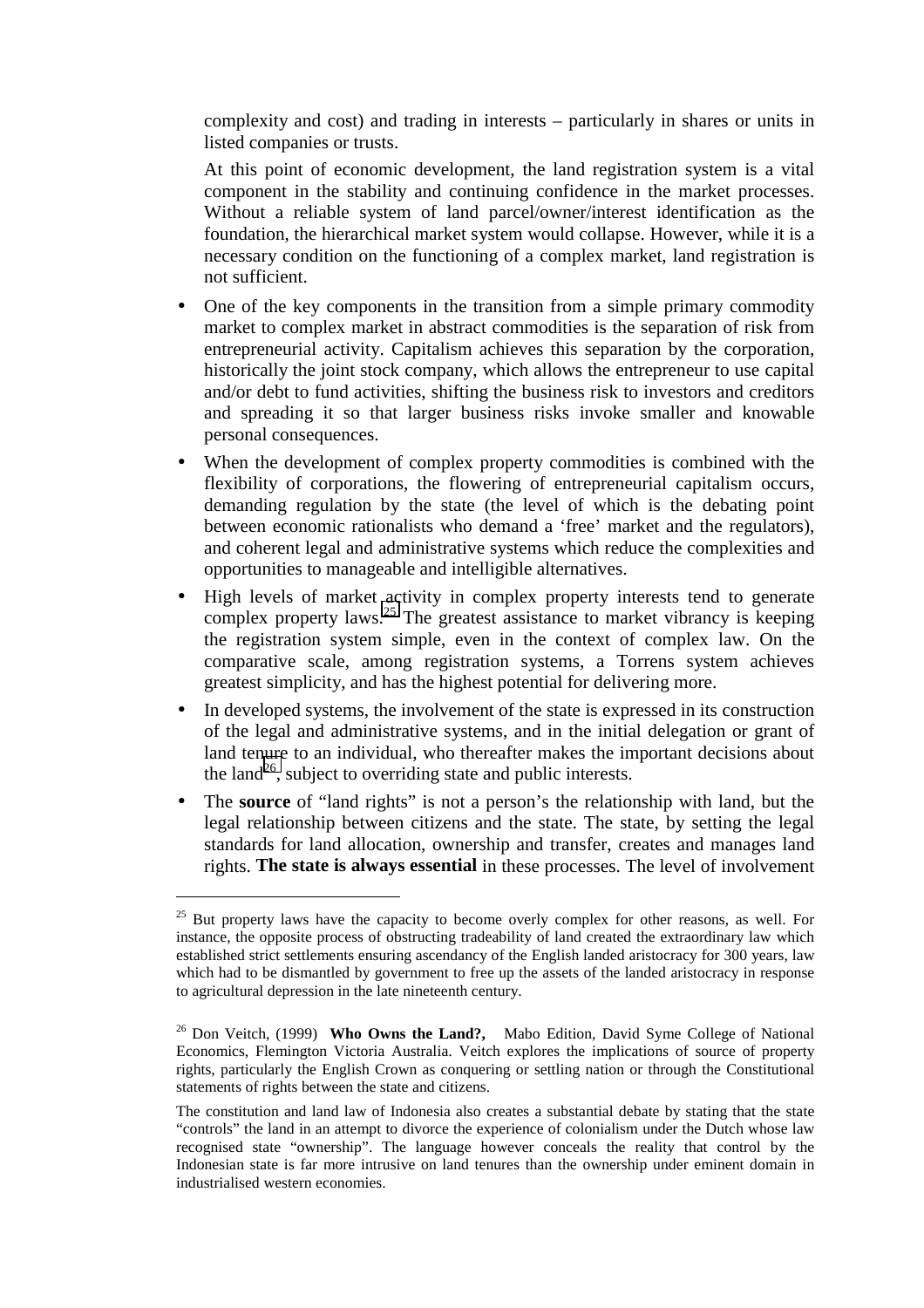varies immensely. In the industrialised west, once land is granted to an owner, the control is highly detached – the state does not interfere with owners' decisions about land, except at the peripheral planning and acquisition for public purpose levels, and so on. In developing countries, ubiquitous state control tends to be tentatively divested, with consequences for their markets.

- It is possible for the state to delegate the administration of the land rights to the private sector (for example, through deeds conveyancing backed up by private insurance as in the United States of America), but this is a highly exceptional and very expensive and, despite privatisation, continues to demand detailed state controls of standards and pricing.
- It is not possible for the state to delegate to private persons or organisations the responsibilities of making of property law or sourcing initial property rights without exciting extraordinary risks to good governance and civil peace. This probably applies to all socio-political systems which realize that land is scarce (either in total or in relation to useable, desirable portions).
- If registration creates legal title to land parcels, the process demands direct state control and accountability. Torrens registration could not be privatised without serious consequences for market confidence and good governance.
- The relationship between the state, the individual and the land inherent in Torrens systems is more simple and intelligible than other systems. Simplicity is achieved by making registration the source of entitlement to land. To sustain registration, the continuing symbiotic relationship between the registration system and the state must be clear and accountable to the public. The Westminster system provides this accountability by giving the registrar a precise statutory role, administered through the appropriate minister and reportable to Parliament. It is essential for the system to be state involving, but safe from political or personal hijack. Once a registration system is seen to serve a particular interest or political group, it can neither provide fair land distribution nor support for a market in land or complex commodities.
- Systematic elimination of disputes about land is usually not acknowledged as a component of a Torrens system. It is however fundamental. The simplicity of determining entitlements to land by the order of registration is readily intelligible and easily applied by the public. But the advantages do not stop there. The administration system not only determines legal entitlements which compete within the registration process (where the registrar acts quasi judicially), but the authority of the register settles external disputes. The ability of the registration system to negate and prevent disputes is a valuable result of a well run administration.

None of this means that Torrens systems are invincible or incorruptible. They are corruptible. Their operations must therefore be as transparent and accountable as possible to ensure that their public purposes are not compromised. They must operate in a background of the rule of law and without subjective or selective barriers to registration. They must be accessible, cheap and cautiously administered.

#### **THE STATE OF ANALYSIS**

We need a text on "Property and the Rise of Capitalism" which parallels Weber's **Religion and the Rise of Capitalism** to provide the analytical breadth and conceptual coherence necessary for developing sound policy. Development of an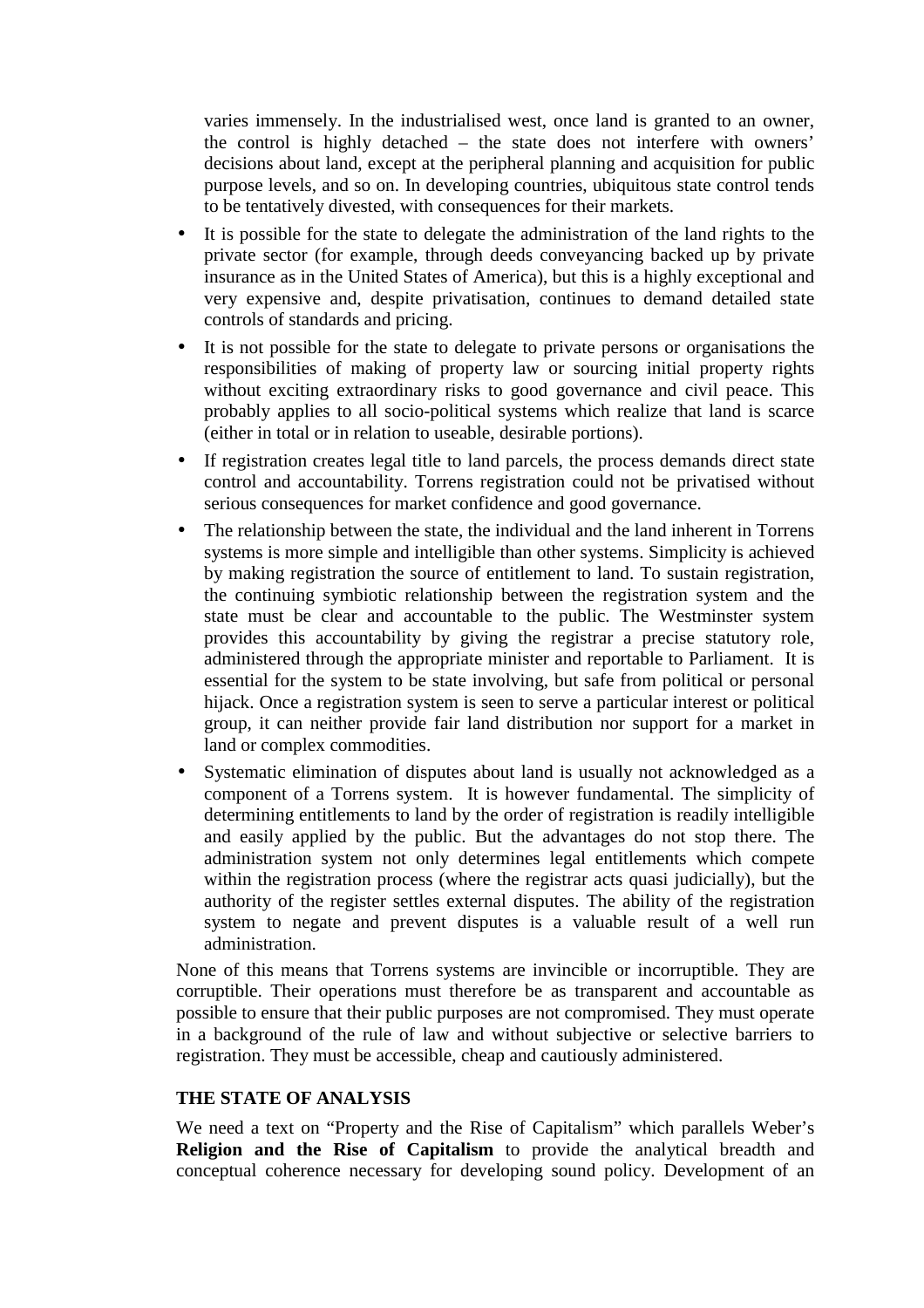equivalently broad analytical framework has been stalled because theoretical activity was diverted into justifying and defending the capitalist and communist systems, private versus collective land ownership. With hindsight, capitalism was bound to win if only because it resonated with the intuitive human judgement that a person is more likely to make efforts to develop land (or grow food) if there is a direct personal gain. The point is axiomatic in capitalism which provides more direct rewards to the land owner/user (food grower) who produces – he or she gets the immediate and the long term benefit (other things being equal). Therefore, in so far as land development, etc, is a social or economic good, capitalism is more likely to produce it. To a lesser extent, capitalism forces those who would gain to take the risks of activities, subject to the obvious distortions brought about by political and other processes.

With the exhaustion of this debate (at least for the time being), other debates which explore the relationship between land and socio-economic policies have taken over. The most important explore –

- The relationship between land tenure and food production<sup>27</sup>
- The sustainability of an indigenous culture<sup>28</sup>
- The appropriateness and success of land registration as an instrument in the economic maturation of a nation and improvement of life for its people<sup>29</sup>
- The enormous pressure on the concept of land as a series of privately owned and managed parcels, that flows from our growing awareness of the massive problems of pollution, salinity, loss of water resources and so on.

Meanwhile in the industrialised economies, computerisation, unlimited access to information and electronic document exchange raise a different range of issues. These involve administrative, marketing and functional issues including –

- Ownership of the key data<sup>30</sup>
- Central data maintenance versus accessed data through a network or hub
- Privacy and access

- Aggregation of information and its limits
- Copyright and its appropriateness
- Risk management (liability for error, insurance coverage, responsibility to correct errors)

<sup>27</sup> Daniel Maxwell and Keith Wiebe, (1998) **Land Tenure and Food Security: A Review of Concepts, Evidence and Methods**, Land Tenure Centre Research Paper 129, Land Tenure Centre, University of Wisconsin, Madison,

<sup>&</sup>lt;sup>28</sup> The Draft Convention on Rights of Indigenous People of the Human Rights Committee of the United Nations provides a background to an extensive and growing literature on this issue. Land rights, of course, will not preserve a culture which will inevitably capture and absorb facets of other cultures as communication, glitz commodities, and other outside influences intrude.

 $29$  The Aid community has used land registration as a focus of aid with different results. There is a debate about the suitability of land registration programs. While this debate is valuable, land rights remain a loud demand by poor people the world over. The Aid community should not confuse land registration programs with land rights programs. The latter remain essential, even if land registration programs are reduced.

 $30$  See the process of asserting ownership and copyright in plans of subdivision in Queensland by the surveying professionals, with the consequences for use of that information in the land information trade.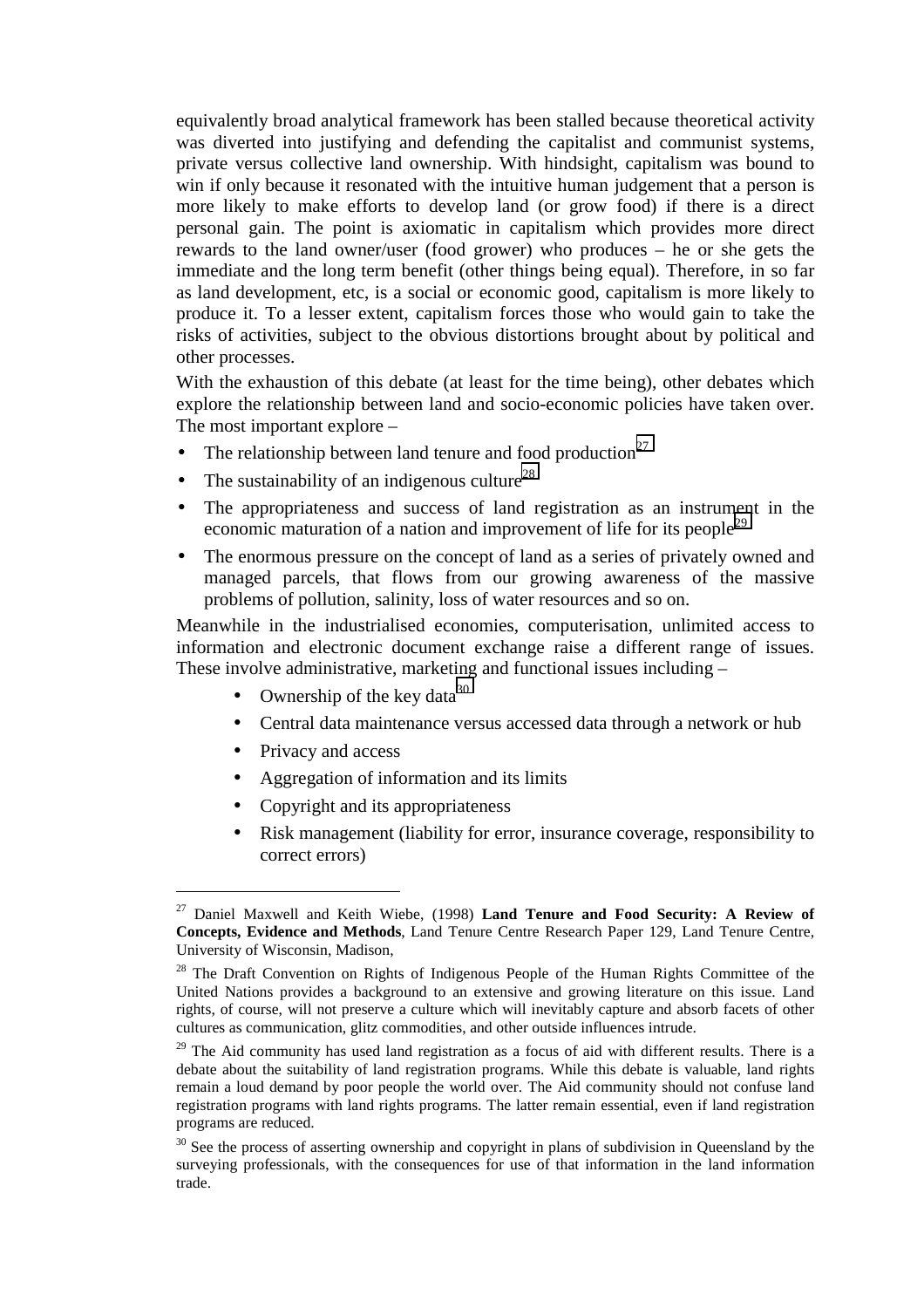- Combination of private owner and parcel information with government and non-owner generated land information
- Electronic conveyancing

 $\overline{a}$ 

- Relationship between costs of collection, maintenance and pricing
- Wholesaling information, on-selling, value adding driving the market in land information.

These are relatively easy to deal with – they are articulated and discussed. Many of them cannot be avoided. However deeper issues arise in the expanded horizon offered by better information management systems, including many with political and sociological aspects, such as providing information for the sake of information or for the applying some idea of "transaction fairness", or using land information and registration systems to back up failing or new regulatory structures and systems. These issues potentially change the fundamental philosophy of registration systems, whether Torrens or not. They raise specific questions, including –

• Whether the system should contain *only private interests*

The inclusion of business licences (particularly those grounded in licensed premises, such as liquor, gambling, licensed brothels, apartment houses, and so on) in the register is an open question of great interest

- Inclusion on the register of known hazards, such as fire risks, filled land, sloping and unstable land, contaminated sites, salt affected land
- Inclusion of building information dates and types of permits and certificates, name of builders, insurers, suppliers and so on
- Exposure of known misalignments of buildings and fences
- Providing building and planning officialdom with opportunities for enforcement of "controls" over standards relating to chemical hazards, wiring and electricity installations, cable capacity, business compliance, domestic safety standards $31$ , plumbing, heating, building permits and certificates, registration of plumbers, builders, electricians, and other bureaucratic edifices. This option appears especially attractive to those who require certificates or installations in premises to be evidenced at time of sale as a means of enforcement of systems which would otherwise (given human nature) be more likely to be avoided than not. Using land registration to "solve" problems of enforcement of extraneous standards is thoroughly destructive of its core functions. While it provides an information tracking system which delivers superficial satisfaction for the bureaucrats, it cannot cure problems in systems which seek to apply standards in workmanship and personnel.

<sup>&</sup>lt;sup>31</sup> Victoria leads the way in regulatory red tape with the Government defining standards for on site risks, including fire and requiring compulsory smoke detectors and swimming pool fences. But these are not the only changes. With the deregulation of the service suppliers, particularly builders, electricians, gasfitters, plumbers, the government is shifting risks onto householders and owners who must provide certificated (not a cheap process) evidence of the standard of works. The compliance costs for the whole community will increase dramatically. Whether there is commensurate improvement in the substantive quality of the services and facilities remains to be seen. Meanwhile, the land registration and conveyancing system looks like being hijacked as part of the enforcement processes in these regulatory changes.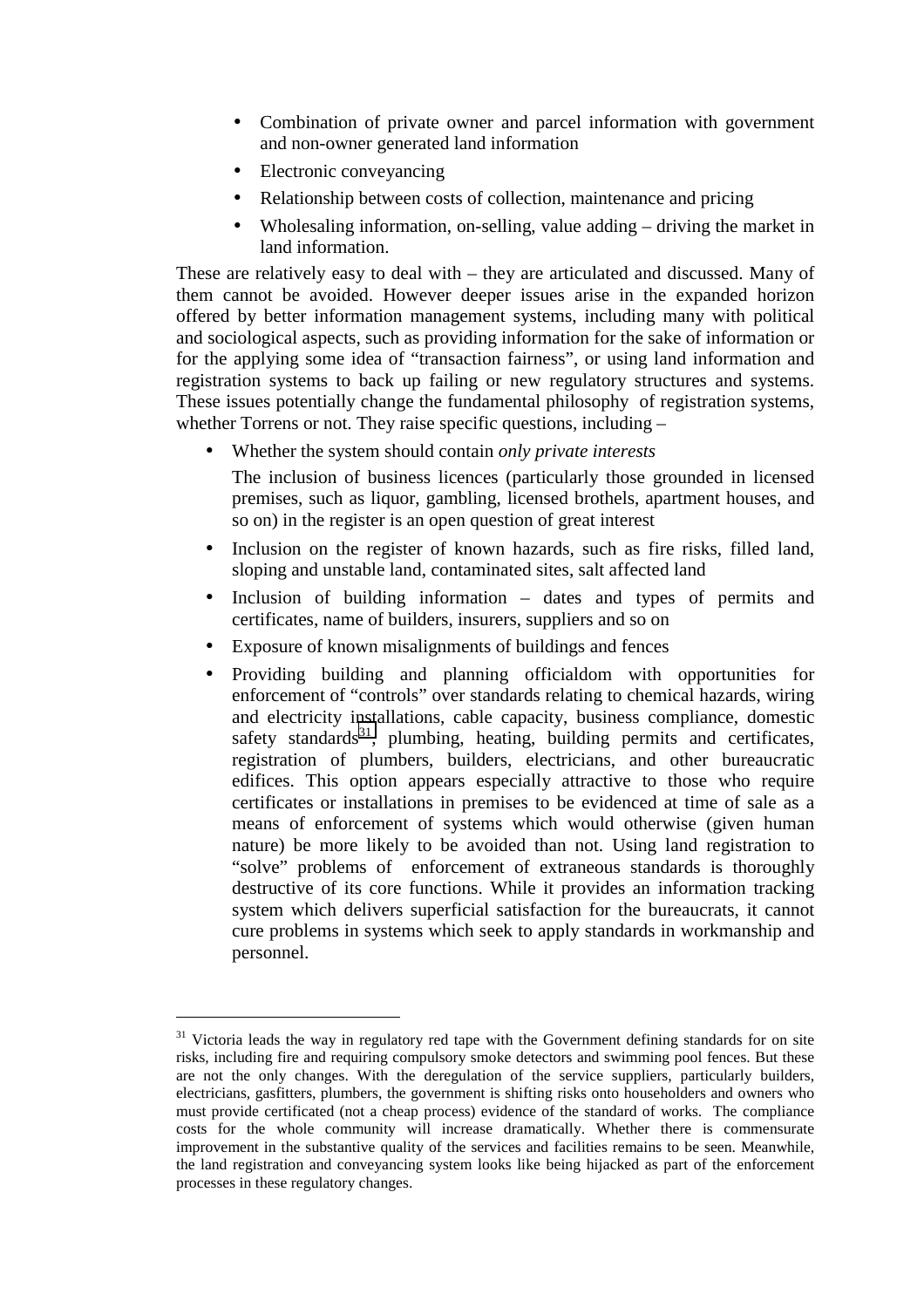• Facilitating fundamental changes in the conveyancing system from *caveat emptor* (let the buyer beware) to *caveat vendor* (under which the seller is required to reveal to the world all known risks, and in some proposals is forced to reveal information which should have been discovered by diligent searches to the title, buildings and business compliance) $^{32}$ .

#### **TORRENS AND POSSESSION**

 $\overline{a}$ 

The issue of whether the register should override the reality of long established boundaries and buildings is of many answers. In some systems, boundaries are forced to accord to the register initially and through out the history of transactions and uses. The Australian Capital Territory, which benefited from government created land parcels and expensive surveying, was able to establish a finely tuned coherence between actual, surveyed and titled boundaries both initially and through subsequent dealings. With the special status of the national capital, the law and the administration of the system could afford to continue to demand coherence. In New South Wales, actual boundaries are required to fit title boundaries, necessitating high transaction costs and continuous transaction associated surveying to identify the inevitable discrepancies and voluminous land disputes result.

In Victoria and Western Australia, the opposite approach is taken. Title boundaries are altered to reflect long established actual boundaries which are favoured by the law.<sup>33</sup> If the action to recover the land (whole or part) is unavailable because the time within which the action could be brought has expired, it is cheaper to move a title boundary to accord with the legal occupation than it is to move a building or acquire a sliver of land in a next-door title through negotiation with a rent seeking neighbour. It is also morally defensible to recognise that an owner who failed to enforce title to his land should be the loser in the situation of encroachment, whether the encroachment is deliberate or inadvertent (but not fraudulent).<sup>34</sup>

The Law Commission in the UK has recently reported on this issue and has been influenced by the inadequacy of the law relating to squatting. In its view, a registered title should override possession, even though this produces different results between registered and unregistered land. It is not a conclusion supported by common sense or sound legal analysis.

The principle that registration creates ownership through recording of transactions is acceptable. It is an unjustifiable extension of the principle to allow registration to override title by possession which, ex hypothesis, produces no registrable instrument. For anyone acquiring land, reliance on possession poses no threat to the clarity of the register. No registration system gives buyers leave to buy without inspecting it, nor should it. Inspection usually reveals the circumstances of possession. Only evident and adverse possession legally threatens a registered title. If possession of whole or party of the land is obvious and evident, it is clear to a buyer who bothers to take precautions of enquiring and measuring.

 $32$  A proposal to realign information available to a buyer on sale is now being considered by Victorian Government in its review of the Sale of Land Act 1962. Even now, a vendor in Victoria must reveal government decisions about which he or she "should have known": section 32

<sup>&</sup>lt;sup>33</sup> Both systems allow title to be amended to accord with possession as to whole or part. Title by possession is a paramount interest and overrides the registered title.

<sup>&</sup>lt;sup>34</sup> Adverse possession is not land theft. It is recognition of land use over long periods, or in the US even short periods. The shortest periods are three to 5 years in some US states.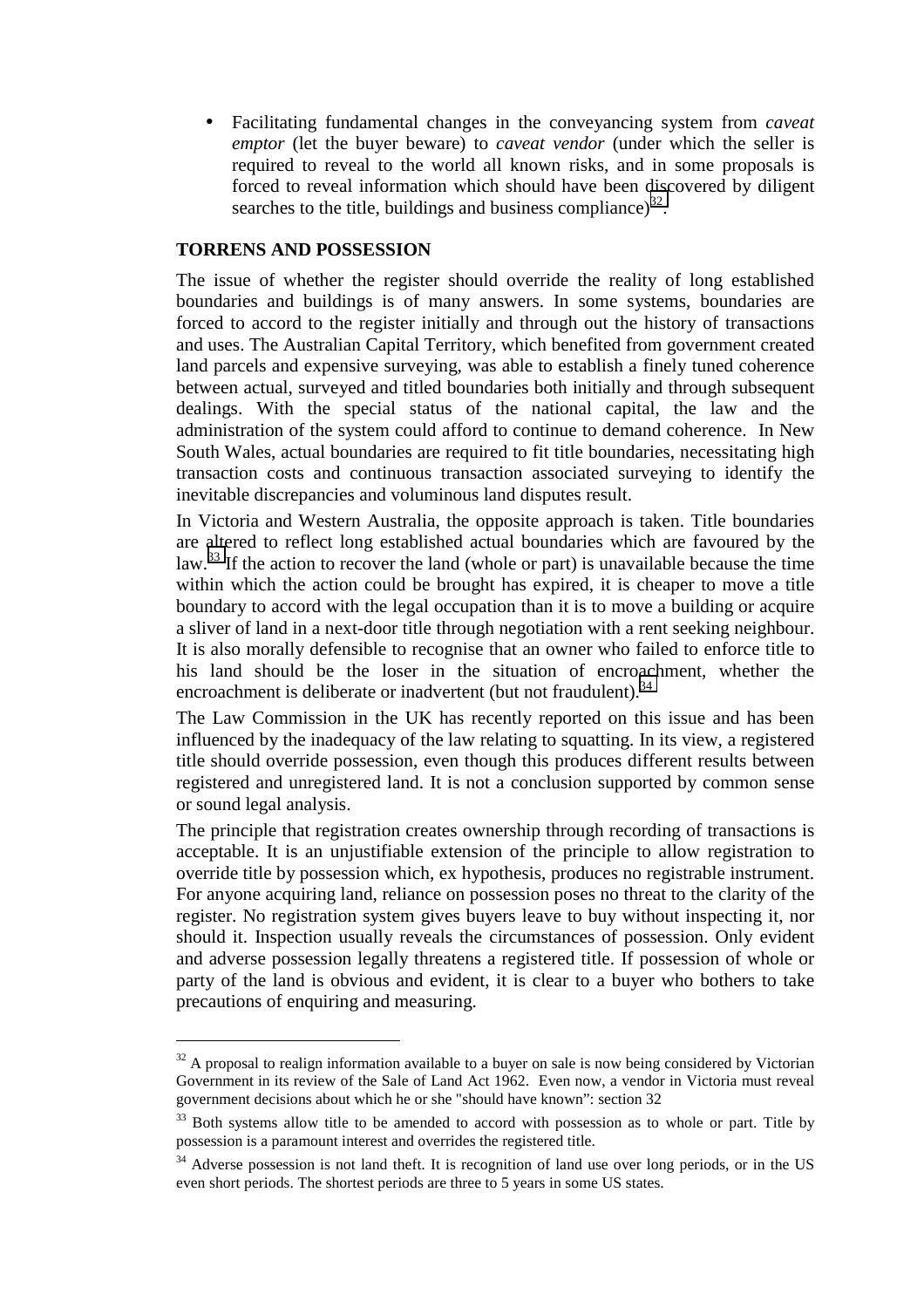Whether or not to allow title to be acquired by possession should be addressed by consideration of the issues related to recognition of long user and quietening of land disputes,<sup>35</sup> not by land registration principles. There is nothing incoherent or unworkable about a Torrens system which recognises possession as a legal source of title. In fact, the congruity between the registered owner and the legal owner is achieved. Additionally, it allows the supremacy of possession as a source of title to remain.

## **INDIGENOUS LAND RIGHTS**

Torrens principles are compatible with recognition of indigenous titles. The barriers to recognition of indigenous relationships with the land are political and legal, not administrative. If the indigenous relationship is accorded legal status, the local administration and recording system can contain the information. The systems can absorb many variations of common ownership, ranging from existing western concepts of common ownership, trusts, cooperative ownership, to novel and unique tribal ownership structures.<sup>36</sup> Whether in Africa, Australia or New Zealand, land registration systems are able to contain records of the unique relationships with land inherent in indigenous customs. The integration of customary titles with the land titling system is easier if communities are sedentary. Nomadic land use areas, especially those with imprecise boundaries or with non-exclusive or shared land entitlements, are regarded by many formalists as incompatible with legally recognisable interests in land. However, these can still be accommodated by including in the system entitlements which are not exclusive<sup>37</sup>, especially in a system which recognises "overlay" interests.

## **CONCLUSIONS**

Without the deeper conceptual framework, analysis of land registration and its functions has been relatively unsophisticated, focussing on mechanics and legalisms within particular disciplinary boundaries. With the pace of change, land registration is escaping critical review and **critical protection**. It lies open to hijack by an faddism or remains the playground of entrenched, historically derived, powerful interests (especially lawyers and, to a much lesser extent, surveyors – who are generally much cheaper and less organised).

Three major issues need to be put on the agenda.

#### **1 Scarcity and Its Implications**

All this talk of land may be misplaced. Water, not land, will become the scarce commodity of the future, and its allocation will determine both quality of life and land uses. With the daming of major rivers, Yangtze and Nile, Murray, Colorado etc.

 $35$  Closure of legal disputes by running of time is an essential component of land law. For illustrations of what happens in systems which do not establish clear limitations rules, the backlog of court cases in Indonesia and India is a salutary result. In other jurisdictions, for instance New South Wales, recent history shows that a society cannot live with a register which is out of kilter with ownership – the law there now recognises adverse possession claims.

<sup>36</sup> Rachael Haverfield, above.

 $37$  Such as identification of areas used for seasonal hunting and gathering by their remotest boundaries. The consequences of this identification depend on legal identification and protection. If the indigenous people are given a legal right to continue their traditional lifestyle over land, the law will need to specify how other claimants gain access for different purposes.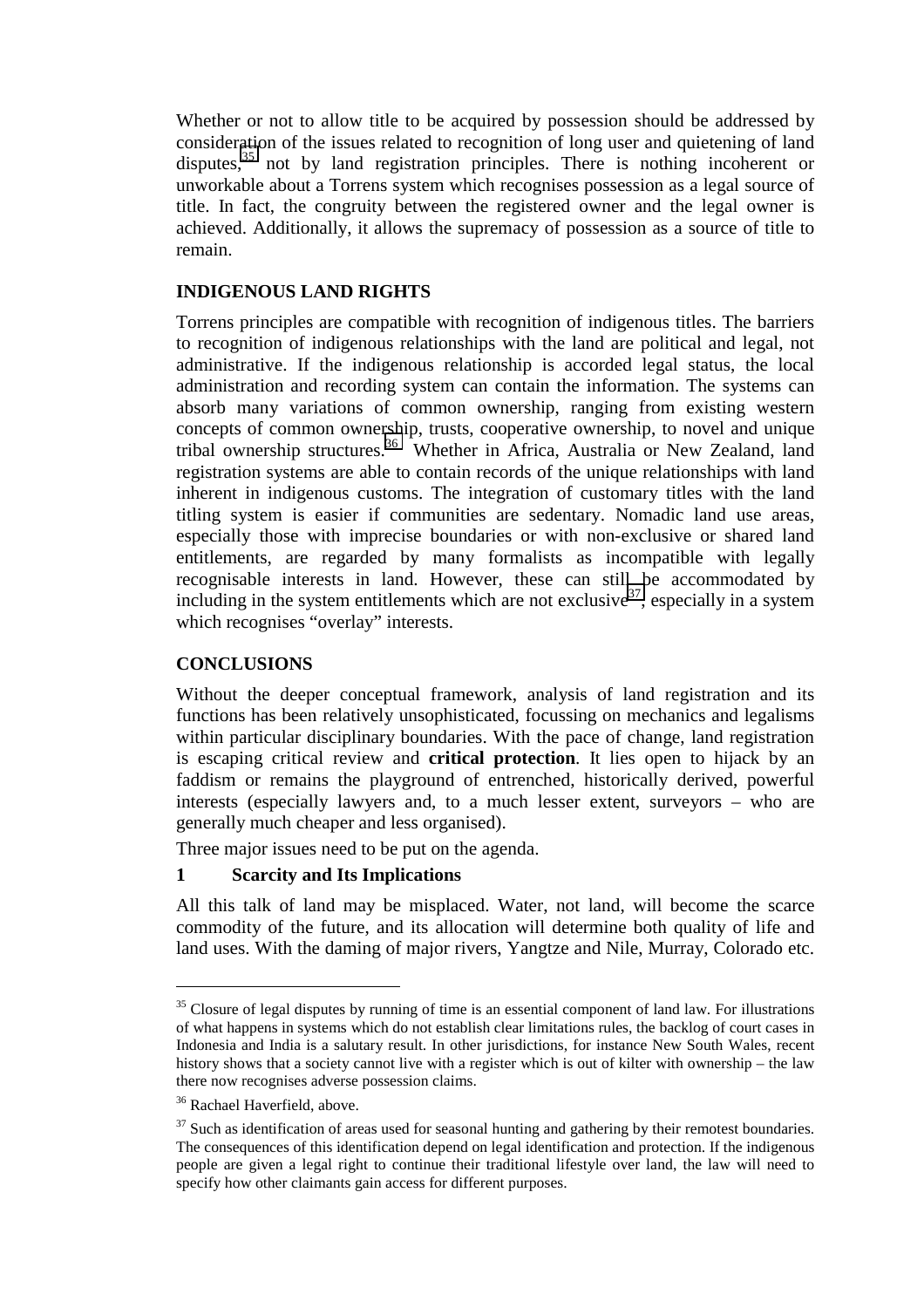pollution of others, Rhone, Danube, etc, and loss of artesian water in great plains of US (where the aquifer is dropping 4 feet per year and refilling at the rate of half an inch with life expectancy of under 30years or less), Australia and north Africa. In the final result, land without water is folly. The land registration system will eventually be adapted to deal with water scarcity.

## **2 The Relationship between Land Registration and Effective Markets**

The second has already been identified but needs emphasis. A land registration system, well run, is the foundation for much more of the economic activity than the standard analysis recognises. Land registration is profoundly important in the maintenance and engineering of markets in complex commodities. Entry into this dynamic market activity by a nation (industrialised or not) requires an effective land registration system. The Third World needs a pathway to using registration to achieve economic flexibility and growth while retaining sensible land use planning, reasonable capital markets which attract long term and patient capital rather than high risk-high return capital, fair but effective taxes, compatible development and sustainable traditional land relationships.

## **3 Globalisation**

 $\overline{a}$ 

Concentration on differences between registration systems rather than on their congruity means that every system is regarded as unique and local, allowing its professional supporters control and monopoly. If we worked on the opposite end of the spectrum to describe commonality and to develop coherent and shared responses to the demands and influences on change, we would be better off. This is in no way arguing that local autonomy or national philosophies should be overturned in favour of multi national capital. It is a plea for more discussion about opportunities and more sharing of our unique local achievements and mistakes. It is certainly time for the debate to define the essential place of land registration in the socio-political order, to identify its functions and to chart a path for adoption and change which recognises the full range of options. A combined disciplinary approach might be better able to provide answers to the deeper questions, to expose greater opportunities for sensible land information policies and, most importantly, protect the land register to ensure it services its **core functions**, not others. In seminal thinking on sustainable land development, the notion of ownership is being rearticulated to define responsibilities towards the land.<sup>38</sup> Will the Torrens system be ready for this?

<sup>38</sup> Murray Raff, **German Real Property Law and the Conclusive Land Title Register**, pending Ph D thesis submitted to Melbourne University Law Faculty, 1999, develops the theme of social and environmental responsibilities as a component of the legal concept of title in the context of Hansaetic registration law and practices and their transported version of Australian Torrens systems.